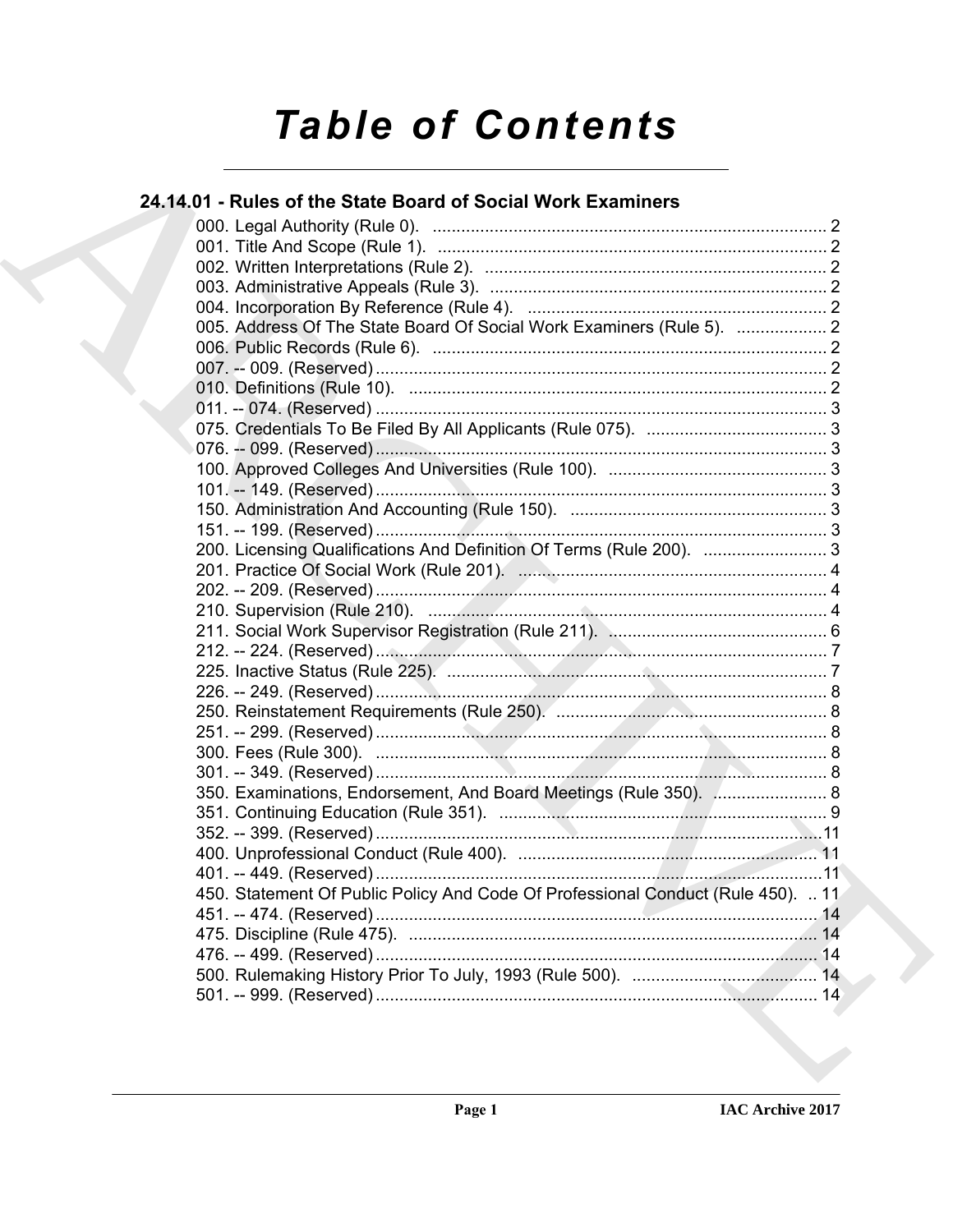#### **IDAPA 24 TITLE 14 CHAPTER 01**

#### **24.14.01 - RULES OF THE STATE BOARD OF SOCIAL WORK EXAMINERS**

#### <span id="page-1-1"></span><span id="page-1-0"></span>**000. LEGAL AUTHORITY (RULE 0).**

These rules are hereby prescribed and established pursuant to the authority vested in the State Board of Social Work Examiners by the provisions of Section 54-3204, Idaho Code. (7-1-93)

#### <span id="page-1-2"></span>**001. TITLE AND SCOPE (RULE 1).**

These rules shall be cited as IDAPA 24.14.01, "Rules of the State Board of Social Work Examiners." (7-1-93)

#### <span id="page-1-3"></span>**002. WRITTEN INTERPRETATIONS (RULE 2).**

The board may have written statements which pertain to the interpretation of the rules of this chapter. Such interpretations, if any, are available for public inspection and copying at cost in the main office of the Bureau of Occupational Licenses. (7-1-93) Occupational Licenses.

#### <span id="page-1-4"></span>**003. ADMINISTRATIVE APPEALS (RULE 3).**

Administrative Appeals shall be governed by the Administrative Procedure Act, Title 67, Chapter 52, Idaho Code.

(3-13-02)

#### <span id="page-1-5"></span>**004. INCORPORATION BY REFERENCE (RULE 4).**

These rules do not incorporate by reference any document other than those sections of Idaho Code so referenced. (3-13-02)

#### <span id="page-1-6"></span>**005. ADDRESS OF THE STATE BOARD OF SOCIAL WORK EXAMINERS (RULE 5).**

**24.14.01 - ROLES OF THE STATE BOARD OF SOCIAL WORK EXAMINERS<br>
THE LEGAL ALTITIONTY (RULE B)**<br>
THE LEGAL ALTITIONT VIRULE B)<br>
THE LANDSCOPE RELEAT.<br>
THE LANDSCOPE RELEAT.<br>
THE LANDSCOPE RELEAT.<br>
THE LANDSCOPE RELEAT.<br>
THE The office of the State Board of Social Work Examiners is located within the Bureau of Occupational Licenses, 700 W. State Street, Boise, Idaho 83702. The Bureau is open between the hours of 8:00 a.m. and 5:00 p.m. each day except Saturdays, Sundays and holidays. The telephone number of the Board is (208) 334-3233. The Board's fax number is (208) 334-3945. The Board's e-mail address is swo@ibol.idaho.gov. The Board's official website is http://<br>www.ibol.idaho.gov. (4-11-06) www.ibol.idaho.gov.

#### <span id="page-1-7"></span>**006. PUBLIC RECORDS (RULE 6).**

The records associated with the State Board of Social Work Examiners are subject to the provisions of the Idaho<br>Public Records Act. Title 74, Chapter 1, Idaho Code. (3-13-02) Public Records Act. Title 74, Chapter 1, Idaho Code.

#### <span id="page-1-8"></span>**007. -- 009. (RESERVED)**

#### <span id="page-1-9"></span>**010. DEFINITIONS (RULE 10).**

<span id="page-1-13"></span><span id="page-1-12"></span><span id="page-1-11"></span><span id="page-1-10"></span>**01. Board**. The State Board of Social Work Examiners as prescribed in Section 54-3202, Idaho Code. (7-1-93)

**02. Bureau**. The Bureau means the Bureau of Occupational Licenses, as prescribed in Sections 54- 3204 and 67-2602, Idaho Code. (3-13-02)

**03. Psychotherapy**. Treatment methods using a specialized, formal interaction between a Clinical Social Worker and an individual, couple, family, or group in which a therapeutic relationship is established, maintained, or sustained to understand unconscious processes, intrapersonal, interpersonal, and psychosocial dynamics, and the diagnosis and treatment of mental, emotional, and behavioral disorders, conditions, and addictions.  $(3-20-04)$ 

<span id="page-1-14"></span>**04.** Relative. For the purposes of these rules, a relative is a person's spouse, parent, child, or sibling, so of whether the relation is by blood, through marriage, or by law. (4-4-13) regardless of whether the relation is by blood, through marriage, or by law.

<span id="page-1-15"></span>**05. Supportive Counseling**. Supportive counseling by a social worker means a method used by social workers to assist individuals, couples, families, and groups in learning how to solve problems and make decisions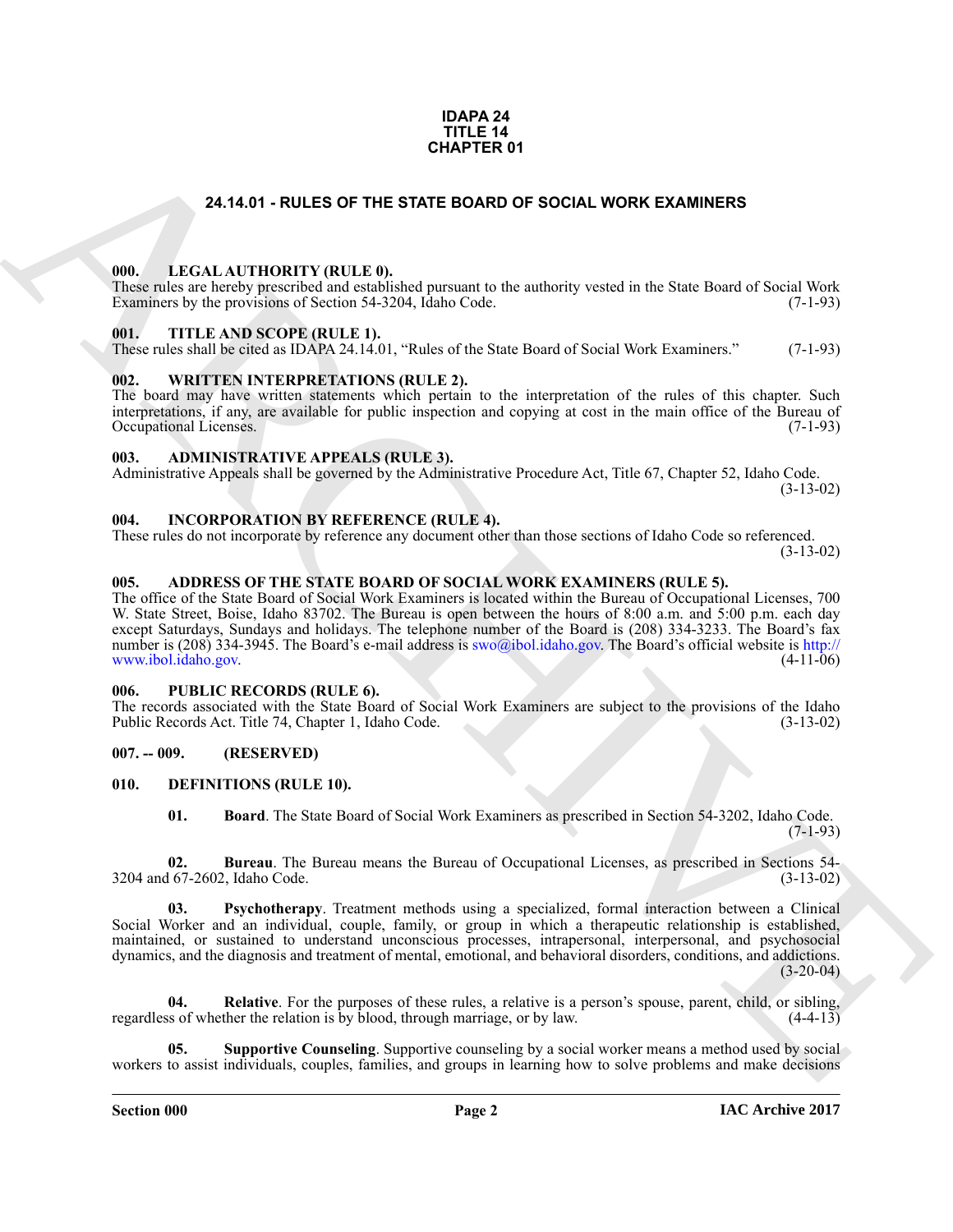about personal, health, social, educational, vocational, financial, and other interpersonal concerns. This help in the maintenance of adaptive patterns is done in the interview through reassurance, advice giving, information providing, and pointing out client strengths and resources. Supportive counseling does not seek to reach unconscious material.  $(3-20-04)$ 

#### <span id="page-2-0"></span>**011. -- 074. (RESERVED)**

#### <span id="page-2-12"></span><span id="page-2-1"></span>**075. CREDENTIALS TO BE FILED BY ALL APPLICANTS (RULE 075).**

<span id="page-2-14"></span>**Completed Application**. An application shall be completed by all applicants for licensure upon a y the State Board of Social Work Examiners. (3-30-07) form prescribed by the State Board of Social Work Examiners.

<span id="page-2-15"></span>**02. Official Documents**. All applicants shall arrange for official documents including transcripts to be transmitted by the registrars of the educational institutions or official custodian of documents, directly to the board.  $(3-30-07)$ 

<span id="page-2-13"></span>**03. Applications on File**. Applications on file with the Board for a period in excess of two (2) years from the date of receipt by the Bureau shall be terminated unless good cause is demonstrated to the Board. (3-30-07)

#### <span id="page-2-2"></span>**076. -- 099. (RESERVED)**

#### <span id="page-2-11"></span><span id="page-2-3"></span>**100. APPROVED COLLEGES AND UNIVERSITIES (RULE 100).**

Any college, university, or school of social work that is accredited or is a candidate for accreditation by the Northwest Commission on Colleges and Universities or any similar accrediting body, and that offers a social work program that is accredited by the Council on Social Work Education (CSWE) or that is otherwise approved by the Board. The social work program must be a recognizable, coherent organizational entity within the institution. (3-29-12) social work program must be a recognizable, coherent organizational entity within the institution.

#### <span id="page-2-4"></span>**101. -- 149. (RESERVED)**

#### <span id="page-2-8"></span><span id="page-2-5"></span>**150. ADMINISTRATION AND ACCOUNTING (RULE 150).**

<span id="page-2-9"></span>The disposition of receipts and expenses for administering the terms and provisions of this Act shall be duly appropriated in the following manner: appropriated in the following manner:

Brain of Occupation Relevants<br>
And recommends the space of the space of the space of the space of the space of the space of the space of the space of the space of the space of the space of the space of the space of the sp **01. Board Shall Contract with the Bureau of Occupational Licenses**. The board shall contract with the Bureau of Occupational Licenses for administrative, investigative, legal, fiscal and clerical responsibilities, for appropriation and accountability of all fees obtained under the terms and provisions of this Act, for issuing licenses to qualified applicants upon approval by the board and for any other duties so prescribed by the contract. (5-3-03)

<span id="page-2-10"></span>**02. Reimbursement of Board Members**. Board members shall be entitled to reimbursement for actual expenses incurred as long as such expenses are deemed necessary and prudent and are approved by the Board.

 $(5-3-03)$ 

#### <span id="page-2-6"></span>**151. -- 199. (RESERVED)**

#### <span id="page-2-16"></span><span id="page-2-7"></span>**200. LICENSING QUALIFICATIONS AND DEFINITION OF TERMS (RULE 200).**

All applicants for licensing under the Social Work Licensing Act must meet the minimum qualifications as set forth by this act. (7-1-93) by this act.  $(7-1-93)$ 

<span id="page-2-19"></span>**01. Good Moral Character**. "Good moral character" is defined by the board as that behavior exhibited on the part of an applicant which is in conformity with the Social Work Code of Professional Conduct and within the limits of state law. (5-3-03) limits of state law.

<span id="page-2-17"></span>**02. Application for Licensure**. Application for licensure must be made to the Board of Social Work Examiners on forms provided by the Bureau of Occupational Licenses. (7-1-93)

<span id="page-2-18"></span>**Educational Requirements**. Educational requirements must be verified by submission of official ne educational institution directly to the Bureau of Occupational Licenses. (5-3-03) transcripts from the educational institution directly to the Bureau of Occupational Licenses.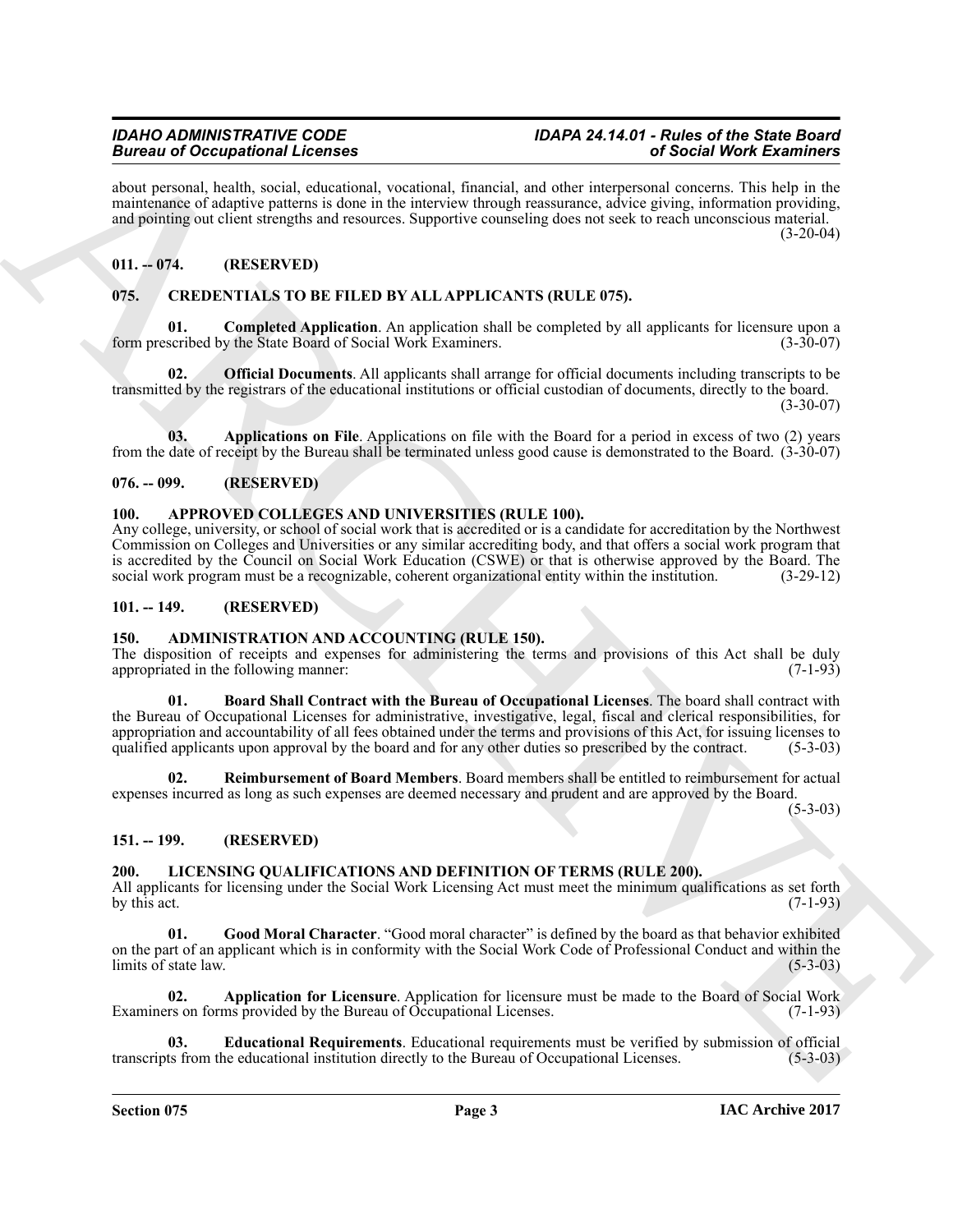#### <span id="page-3-3"></span><span id="page-3-0"></span>**201. PRACTICE OF SOCIAL WORK (RULE 201).**

<span id="page-3-8"></span><span id="page-3-4"></span>**01. Baccalaureate Social Work**. The application of social work theory, knowledge, methods, and ethics to restore or enhance social or psychosocial functioning of individuals, couples, families, groups, organizations, and communities. Baccalaureate social work is a generalist practice that includes assessment, planning, intervention, evaluation, case management, information and referral, supportive counseling, supervision, and consultation with clients. Baccalaureate social work also includes advocacy, education, community organization, and the development, implementation and administration of policies, programs, and activities. Bachelor level social workers are prohibited from performing psychotherapy. Baccalaureate social work can include independent practice,<br>but not private practice. (4-4-13) but not private practice.

**Eurosis of Occupations I. Fermines and the ULE 2011.**<br> **CALCITED CONTROLLY IN THE TEND IS a strength of the ULE 2011.**<br> **CALCITED CONTROLLY IN THE TEND IS a strength of the ULE 2012**<br> **CALCITED CONTROLLY IN THE TEND IS a 02. Master's Social Work**. The application of social work theory, knowledge, methods and ethics, and the professional use of self to restore or enhance social, psychosocial or biopsychosocial functioning of individuals, couples, families, groups, organizations, and communities. Master's social work requires the application of specialized knowledge and advanced practice skills in the areas of assessment, treatment planning, implementation and evaluation, case management, information and referral, supportive counseling, supervision and consultation with clients, advocacy, teaching, research, community organization, and the development, implementation, and administration of policies, programs, and activities. Master level social workers who do not hold clinical licensure may provide psychotherapy only under the supervision of a licensed clinical social worker, psychologist, or psychiatrist and in accordance with an approved supervision plan. Master's social work can include independent practice, but not private practice.

<span id="page-3-5"></span>**03. Clinical Social Work**. The practice of clinical social work is a specialty within the practice of master's social work and requires the application of specialized clinical knowledge and advanced clinical skills in the areas of assessment, diagnosis, and treatment of mental, emotional, and behavioral disorders, conditions and addictions. Clinical social work is based on knowledge and theory of psychosocial development, behavior, psychopathology, motivation, interpersonal relationships, environmental stress, social systems, and cultural diversity, with particular attention to person-in-environment. It shares with all social work practice the goal of enhancement and maintenance of psychosocial functioning of individuals, families, and small groups. Clinical social work includes, but is not limited to, individual, couples, family and group psychotherapy, and includes independent and private practice.

<span id="page-3-7"></span>**04. Independent Practice of Social Work**. As defined in Section 54-3207, Idaho Code, independent practice is that practice in which an individual who, wholly or in part, practices social work autonomously with total responsibility for such independent practice. responsibility for such independent practice.

<span id="page-3-9"></span>**05. Private Practice of Social Work**. As defined in Section 54-3207, Idaho Code, is that independent practice in which an individual sets up and maintains responsibility for the contractual conditions of payment with clients, agencies, or institutions. (5-3-03) clients, agencies, or institutions.

<span id="page-3-6"></span>**06. Employment of a Social Worker**. A social worker employed directly by a physician, psychologist or other social worker, or by a public or private agency, institution, hospital, nursing home, rehabilitation center, or any similar facility, is not to be considered within the definition of an independent practitioner. Furthermore, a social worker who contracts with an agency or institution that assumes full responsibility for and supervises the services provided to clients is not considered to be a private practitioner. (5-3-03) provided to clients is not considered to be a private practitioner.

#### <span id="page-3-1"></span>**202. -- 209. (RESERVED)**

#### <span id="page-3-10"></span><span id="page-3-2"></span>**210. SUPERVISION (RULE 210).**

<span id="page-3-11"></span>**01. Generally Applicable Supervision Requirements**. All supervised experience, as set forth in this section, must meet the following requirements:

**a.** Supervision must be consultative-teaching supervision which is directed toward enhancement and ment of the individual's social work values, knowledge, methods, and techniques. (4-4-13) improvement of the individual's social work values, knowledge, methods, and techniques.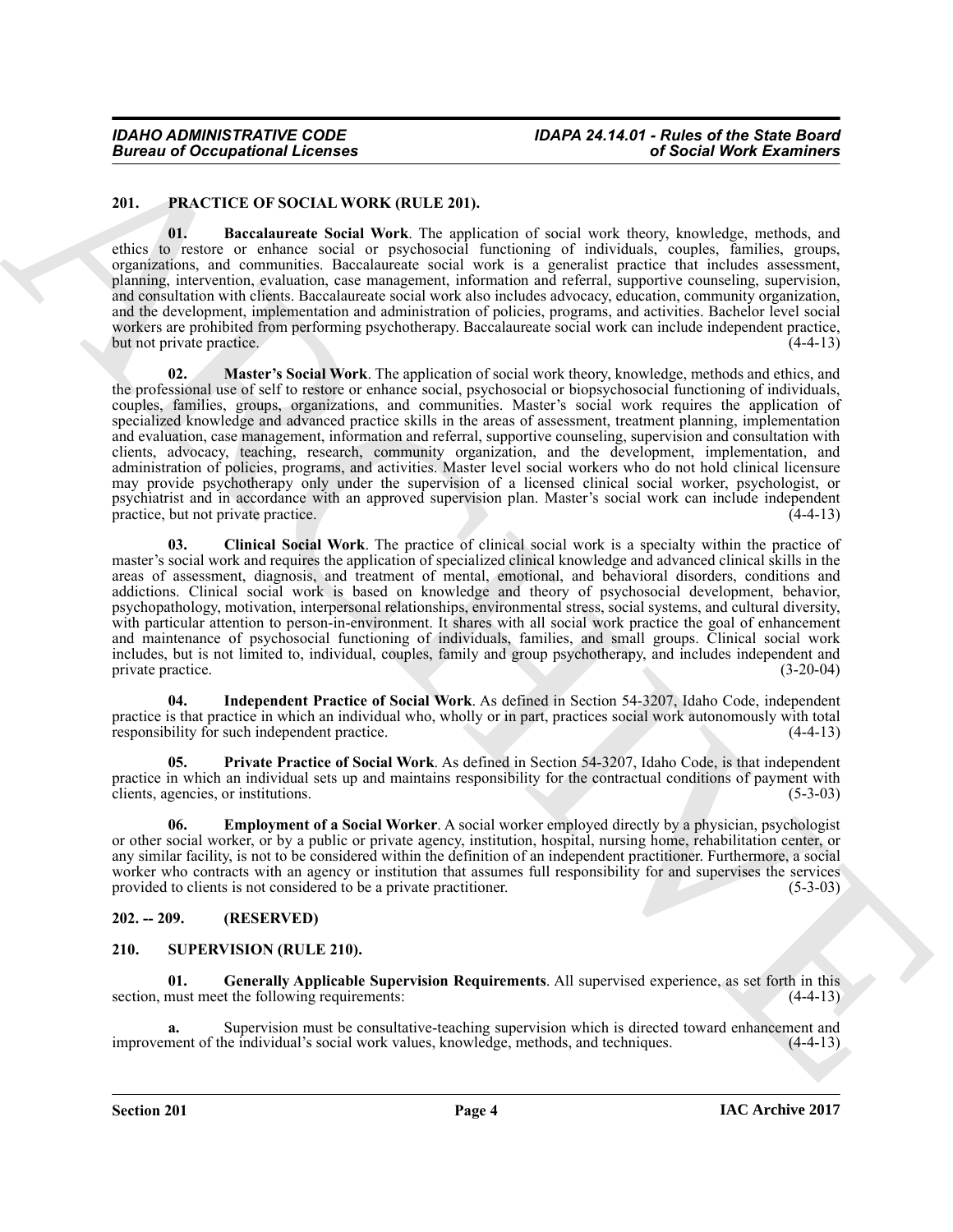#### *IDAHO ADMINISTRATIVE CODE IDAPA 24.14.01 - Rules of the State Board Bureau of Occupational Licenses of Social Work Examiners*

**b.** A minimum of one hundred (100) hours of the required supervision must be face-to-face contact supervision and must occur on a regular and on-going basis. (4-4-13) with the supervisor and must occur on a regular and on-going basis.

i. A supervisee may count in full all time in a supervisory session where the ratio of supervisor to supervisees does not exceed one (1) supervisor to two (2) social workers. All one hundred (100) hours may be earned<br>in such a one (1) to two (2) setting. (4-4-13) in such a one  $(1)$  to two  $(2)$  setting.

Bureau of Occupation Particular Action 1180 lawas of the required are also **30 Social Work Examines**<br>
with the upper star and law of the star and the star and the star and the star and the star and the star and the star a ii. Group supervision may count for no more than fifty (50) hours of face-to-face contact. Group supervision may count only where the ratio of supervisor to supervisees does not exceed one (1) supervisor to six  $(6)$ supervisees, and the allowable countable time shall be prorated by the following formula: total session minutes divided by total supervisees, multiplied by two (2) equals the maximum allowable countable time per supervisee for the session. i.e. a supervisee attending a one (1) hour group supervisory session consisting of six (6) supervisees shall be allowed twenty (20) minutes of group supervision credit (60 minutes/6 supervisees  $x$  2 = 20 min be allowed twenty (20) minutes of group supervision credit (60 minutes/6 supervisees  $x \bar{2} = 20$  minutes).

<span id="page-4-1"></span>**02. Pursuing Licensure As Independent Practitioners**. Requirements for supervision of reate or master's social workers pursuing licensure as independent practitioners. (4-4-13) baccalaureate or master's social workers pursuing licensure as independent practitioners.

**a.** Develop a plan for supervision that must be reviewed and approved by a designated Board member prior to commencement of supervision. (4-4-13)

**b.** Complete a minimum of three thousand (3,000) hours of supervised social work experience. The hours shall be accumulated in not less than two (2) years but in not more than five (5) years unless an extension is approved by the Board for good cause shown. approved by the Board for good cause shown.

Supervision must be provided by a qualified and experienced licensed social worker with a current anding and approved to pursue independent practice. license in good standing and approved to pursue independent practice.

For a baccalaureate social worker the supervisor must hold a license at the baccalaureate, masters, (4-4-13) or clinical level.

ii. For a masters social worker the supervisor must hold a license at the masters, or clinical level.  $(4-4-13)$ 

iii. Prior to a change in supervisors, the supervisee must notify the Board and the change must be approved by a designated member of the Board prior to the commencement of supervision by the new supervisor.

 $(4-4-13)$ 

<span id="page-4-0"></span>iv. The supervisee may not have more than two (2) supervisors at any given time. (4-4-13)

**03. Pursuing Licensure As Clinical Social Worker**. Requirements for supervision of master's social workers pursuing licensure as clinical social worker.

**a.** Develop a plan for supervision that must be reviewed and approved by a designated Board member commencement of supervision. (4-4-13) prior to commencement of supervision.

**b.** Complete a minimum of three thousand (3,000) hours of supervised social work experience focused on clinical social work. The hours shall be accumulated in not less than two (2) years but in not more than five (5) years unless an extension is approved by the Board for good cause shown. The hours shall also meet the following: (4-4-13) following: (4-4-13)

i. One thousand seven hundred fifty (1,750) hours of direct client contact involving treatment in clinical social work as defined; and (4-4-13)

ii. One thousand two hundred fifty (1,250) hours involving assessment, diagnosis, and other clinical social work as defined.

**c.** Fifty percent (50%) of supervised experience must be provided by a licensed clinical social worker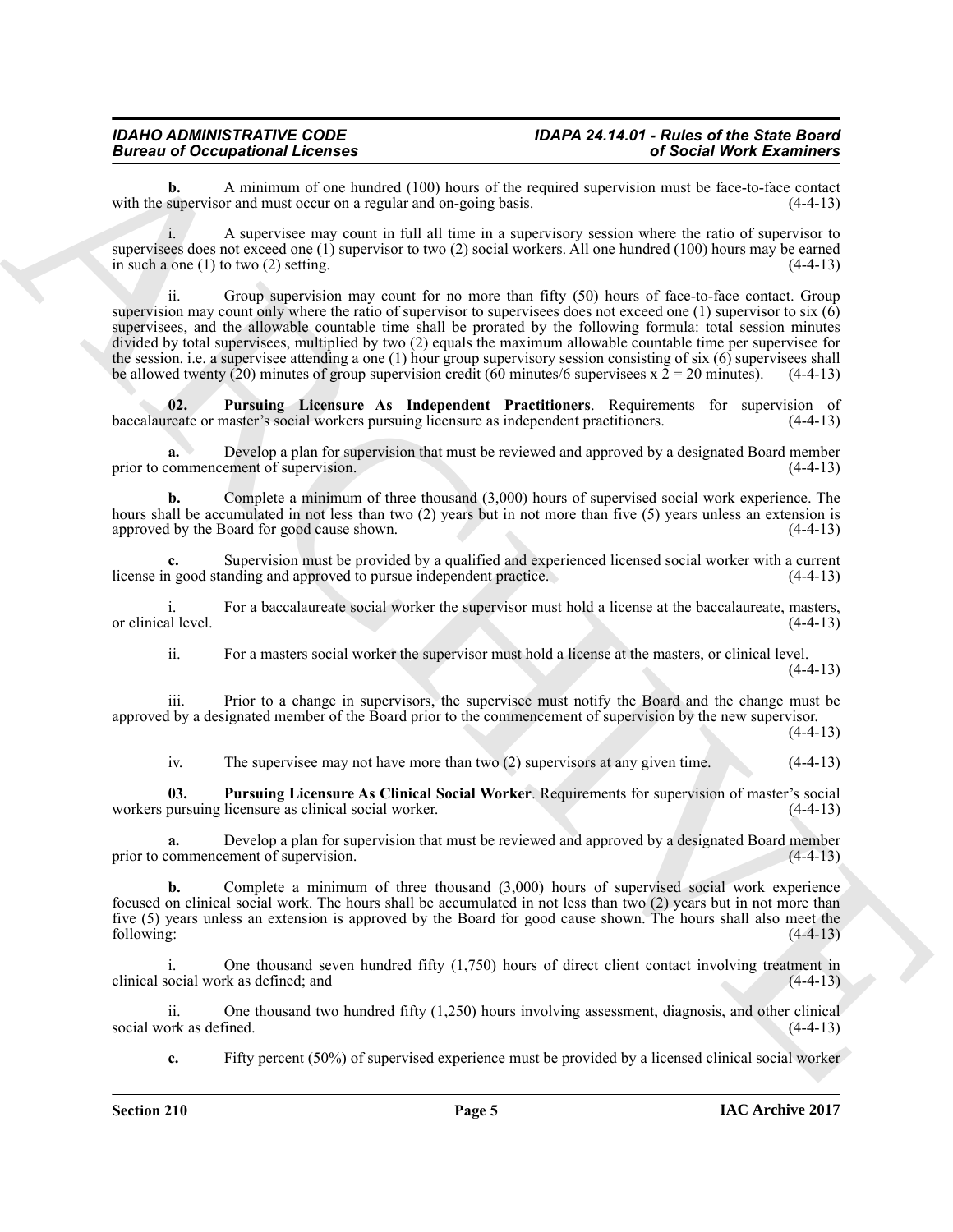Brainwise of Coccasion and Section 211 of these radio. The recentral of Section Work Examine and<br>
Archives provide the section 211 of these radio. The recentral the presence of  $(30\%$  of the section 211<br>
A Recentral chan registered as a supervisor pursuant to Section 211 of these rules. The remaining fifty percent (50%) of supervision may be provided by one or more of the following: may be provided by one or more of the following: i. A licensed clinical social worker who is registered as a supervisor pursuant to Section 211;  $(4-4-13)$ ii. A licensed clinical psychologist; (4-4-13) iii. A person licensed to practice medicine and surgery who practices in the area of psychiatry;  $(4-4-13)$ iv. A licensed clinical professional counselor registered as a supervisor by the Idaho Licensing Board of Professional Counselors and Marriage and Family Therapists; or v. A licensed marriage and family therapist registered as a supervisor by the Idaho Licensing Board of Professional Counselors and Marriage and Family Therapists. **d.** Prior to a change in supervisors, the supervisee must notify the Board and the change must be approved by a designated member of the Board prior to the commencement of supervision by the new supervisor.  $(4-4-13)$ **e.** The supervisee may not have more than two (2) supervisors at any given time.  $(4-4-13)$ **04. Out-of-State Supervised Experience**. The Board may consider supervised experience obtained outside the state of Idaho submitted for Idaho licensure purposes. Such experience, whether already obtained or planned to be obtained, must be included in the plan for supervision and reviewed and approved by a designated Board member. **a.** Supervised experience must be provided by one or more of the following: (4-4-13) i. A licensed clinical social worker; (4-4-13) ii. A licensed clinical professional counselor; (4-4-13) iii. A licensed marriage and family therapist; (4-4-13) iv. A licensed clinical psychologist; or (4-4-13) v. A person licensed to practice medicine and surgery who practices in the area of psychiatry.  $(4-4-13)$ **b.** Supervised experience provided by an individual other than a licensed clinical social worker may only satisfy a maximum of fifty percent  $(50\%)$  of the required hours.  $(4-4-13)$ 

<span id="page-5-2"></span>**c.** Previous supervised experience must have been obtained within the five year period preceding the submission of the plan for supervision and must have been obtained in compliance with the law and rules of the state<br>in which the experience was obtained. (4-4-13) in which the experience was obtained.

**d.** Prior to a change in supervisors, the supervisee must notify the Board and the change must be approved by a designated member of the Board prior to the commencement of supervision by the new supervisor.

 $(4-4-13)$ 

<span id="page-5-1"></span>**e.** The applicant must meet the other requirements of supervised practice as set forth in these rules.  $(4-4-13)$ 

#### <span id="page-5-0"></span>**211. SOCIAL WORK SUPERVISOR REGISTRATION (RULE 211).**

Idaho licensed social workers shall be registered with the Board in order to provide postgraduate supervision for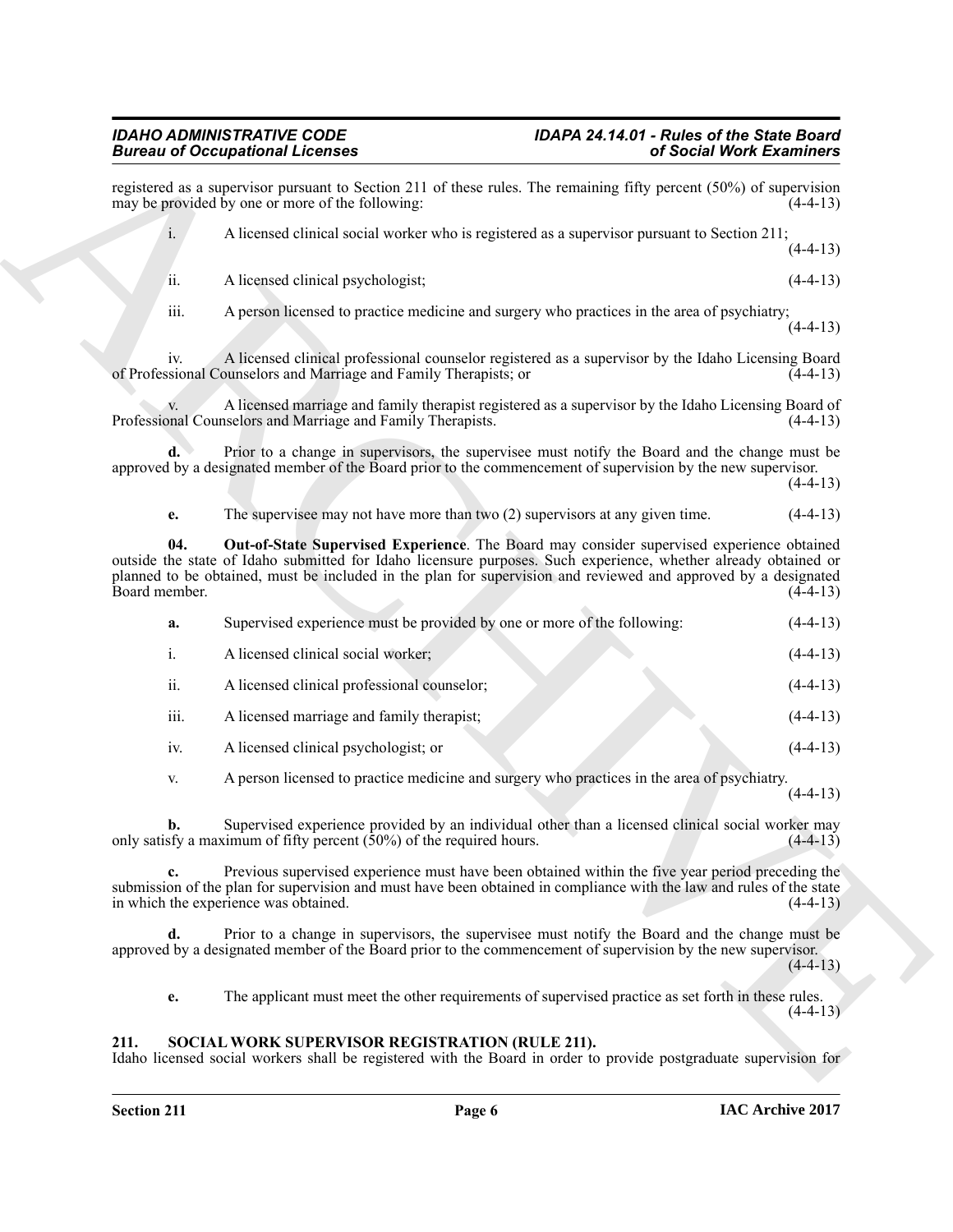### *IDAHO ADMINISTRATIVE CODE IDAPA 24.14.01 - Rules of the State Board*

those individuals in Idaho pursuing licensure as a clinical social worker. (3-20-14)

<span id="page-6-7"></span>**01. Requirements for Registration**. (3-14-05)

**a.** Document at least two-years' experience as a licensed clinical social worker. (3-20-14)

**b.** Have not been the subject of any disciplinary action for five (5) years prior to application for registration.  $(3-14-05)$ registration. (3-14-05)

**c.** Document fifteen (15) contact hours of education in clinical supervisor training as approved by the Board, or if previously registered as a supervisor with the Board, document six  $(6)$  hours of education in advanced supervisor training as approved by the Board.  $(4-4-13)$ supervisor training as approved by the Board.

<span id="page-6-5"></span>**02. Registration**. A supervisor applicant shall submit to the Bureau a completed application form as approved by the board. (3-14-05)

**a.** Upon receipt of a completed application verifying compliance with the requirements for on as a supervisor, the applicant shall be registered as a supervisor.  $(3-14-05)$ registration as a supervisor, the applicant shall be registered as a supervisor.

<span id="page-6-6"></span>**b.** A supervisor's registration shall remain valid only so long as the individual's clinical social worker emains current and in good standing. license remains current and in good standing.

Bioresis of Occupations I Leonards<br>
thus, and show that proportions the context in a shall settle weak of Section March 2.14(14)<br>
the method in the settlement for logical context in a shall settlement of the settlement<br>
i **03. Renewal**. Subject to the conditions in Paragraph 211.03.c., a supervisor's registration is valid for a term of five (5) years. To renew a supervisor registration, the registered supervisor must submit to the Board a complete application for registration renewal on forms approved by the Board and meet the following requirements:  $(4-4-13)$ 

**a.** Hold an active Idaho clinical social worker license which has not been subject to discipline and is nd in good standing; and (4-4-13) current and in good standing; and

**b.** Document six (6) hours of continuing education in advanced supervisor training as approved by the d completed within the previous five (5) years. (4-4-13) Board and completed within the previous five  $(5)$  years.

For supervisors registered prior to the effective date of this rule subsection 211.03.,the following ents and conditions apply: (4-4-13) renewal requirements and conditions apply:

A registered supervisor who has been registered for at least five (5) years prior to July 1, 2013 must submit a complete application for registration renewal and meet the renewal requirements by July 1, 2015. (4-4-13)

ii. A registered supervisor who has been registered for less than five (5) years prior to July 1, 2013 must submit a complete application for registration renewal and meet the renewal requirements by July 1, 2017.  $(4-4-13)$ 

<span id="page-6-0"></span>**212. -- 224. (RESERVED)**

#### <span id="page-6-2"></span><span id="page-6-1"></span>**225. INACTIVE STATUS (RULE 225).**

**01. Request for Inactive Status**. Each person requesting an inactive status must submit a written request and pay the inactive license fee. (4-4-13)

<span id="page-6-4"></span><span id="page-6-3"></span>**02. Inactive License Status**. (4-9-09)

**a.** All continuing education requirements will be waived for any year or portion thereof that a licensee maintains an inactive license and is not actively practicing or supervising in Idaho (4-9-09)

**b.** Inactive license renewal notices and licenses will be marked "Inactive." (4-9-09)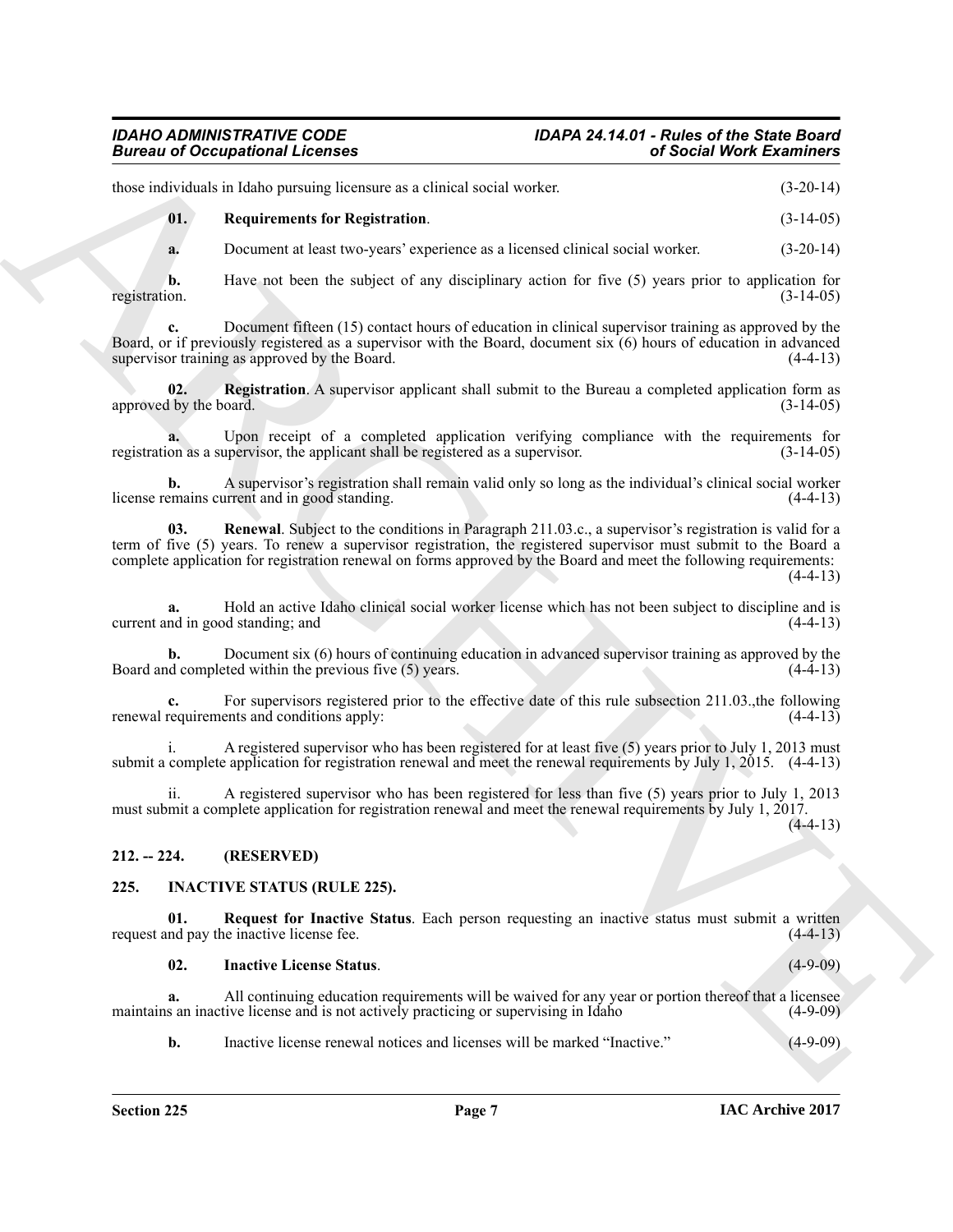### <span id="page-7-16"></span><span id="page-7-2"></span><span id="page-7-1"></span><span id="page-7-0"></span>*IDAHO ADMINISTRATIVE CODE IDAPA 24.14.01 - Rules of the State Board*

| <b>Bureau of Occupational Licenses</b>                                                                                                                                                                                                                                                                                                                                                                                             |                                                                                                                                                                                                                                                               | of Social Work Examiners                                                                                                                                                                                                         |            |  |  |
|------------------------------------------------------------------------------------------------------------------------------------------------------------------------------------------------------------------------------------------------------------------------------------------------------------------------------------------------------------------------------------------------------------------------------------|---------------------------------------------------------------------------------------------------------------------------------------------------------------------------------------------------------------------------------------------------------------|----------------------------------------------------------------------------------------------------------------------------------------------------------------------------------------------------------------------------------|------------|--|--|
| c.<br>inactive and active renewal fee.                                                                                                                                                                                                                                                                                                                                                                                             |                                                                                                                                                                                                                                                               | When the licensee desires active status, he must show acceptable fulfillment of continuing<br>education requirements for the previous twelve (12) months and submit a fee equivalent to the difference between the<br>$(4-9-09)$ |            |  |  |
| d.                                                                                                                                                                                                                                                                                                                                                                                                                                 | Licensees shall not practice in Idaho while on inactive status.                                                                                                                                                                                               |                                                                                                                                                                                                                                  | $(4-9-09)$ |  |  |
| $226. - 249.$                                                                                                                                                                                                                                                                                                                                                                                                                      | (RESERVED)                                                                                                                                                                                                                                                    |                                                                                                                                                                                                                                  |            |  |  |
| 250.                                                                                                                                                                                                                                                                                                                                                                                                                               | REINSTATEMENT REQUIREMENTS (RULE 250).<br>The Bureau shall cancel all licenses that have expired for failure to renew. The Bureau of Occupational Licenses may<br>reinstate said licenses in accordance with the requirements of Section 67-2614, Idaho Code. |                                                                                                                                                                                                                                  | $(5-3-03)$ |  |  |
| $251. - 299.$                                                                                                                                                                                                                                                                                                                                                                                                                      | (RESERVED)                                                                                                                                                                                                                                                    |                                                                                                                                                                                                                                  |            |  |  |
| <b>300.</b>                                                                                                                                                                                                                                                                                                                                                                                                                        | FEES (RULE 300).<br>To administer and carry out the provisions of this Act, the following fees are established:                                                                                                                                               |                                                                                                                                                                                                                                  | $(7-1-93)$ |  |  |
| 01.                                                                                                                                                                                                                                                                                                                                                                                                                                | Application and Original License Fee. Application and Original License Fee for licensed clinical<br>social worker or licensed masters social worker or licensed social worker - seventy dollars (\$70).                                                       |                                                                                                                                                                                                                                  | $(4-6-15)$ |  |  |
| 02.<br>fees.                                                                                                                                                                                                                                                                                                                                                                                                                       | <b>Examination Fee.</b> Examination fee will be set by the Board in concordance with the testing service                                                                                                                                                      |                                                                                                                                                                                                                                  | $(7-1-93)$ |  |  |
| Endorsement and License Fee. Endorsement and License Fee for licensed clinical social worker<br>03.<br>or licensed masters social worker or licensed social worker - ninety dollars (\$90).<br>$(4-6-15)$                                                                                                                                                                                                                          |                                                                                                                                                                                                                                                               |                                                                                                                                                                                                                                  |            |  |  |
| 04.                                                                                                                                                                                                                                                                                                                                                                                                                                | Renewal Fee. Renewal Fee:                                                                                                                                                                                                                                     |                                                                                                                                                                                                                                  | $(7-1-93)$ |  |  |
| a.                                                                                                                                                                                                                                                                                                                                                                                                                                 | Licensed Clinical Social Worker -- Ninety dollars (\$90).                                                                                                                                                                                                     |                                                                                                                                                                                                                                  | $(4-6-15)$ |  |  |
| b.                                                                                                                                                                                                                                                                                                                                                                                                                                 | Licensed Masters Social Worker -- Eighty dollars (\$80).                                                                                                                                                                                                      |                                                                                                                                                                                                                                  | $(4-6-15)$ |  |  |
| c.                                                                                                                                                                                                                                                                                                                                                                                                                                 | Licensed Social Worker -- Eighty dollars (\$80).                                                                                                                                                                                                              |                                                                                                                                                                                                                                  | $(4-6-15)$ |  |  |
| d.                                                                                                                                                                                                                                                                                                                                                                                                                                 | Inactive Licensed Clinical Social Worker -- Forty-five dollars (\$45).                                                                                                                                                                                        |                                                                                                                                                                                                                                  | $(4-6-15)$ |  |  |
| e.                                                                                                                                                                                                                                                                                                                                                                                                                                 | Inactive Licensed Masters Social Worker -- Forty dollars (\$40).                                                                                                                                                                                              |                                                                                                                                                                                                                                  | $(4-6-15)$ |  |  |
| f.                                                                                                                                                                                                                                                                                                                                                                                                                                 | Inactive Licensed Social Worker -- Forty dollars (\$40).                                                                                                                                                                                                      |                                                                                                                                                                                                                                  | $(4-6-15)$ |  |  |
| 05.                                                                                                                                                                                                                                                                                                                                                                                                                                | Reinstatement Fee. Reinstatement fees in accordance with Section 67-2614, Idaho Code. (7-1-93)                                                                                                                                                                |                                                                                                                                                                                                                                  |            |  |  |
| 06.                                                                                                                                                                                                                                                                                                                                                                                                                                | All Fees Under This Act Are Non-Refundable. All fees under this Act are non-refundable.                                                                                                                                                                       |                                                                                                                                                                                                                                  | $(7-1-93)$ |  |  |
| $301. - 349.$                                                                                                                                                                                                                                                                                                                                                                                                                      | (RESERVED)                                                                                                                                                                                                                                                    |                                                                                                                                                                                                                                  |            |  |  |
| 350.<br><b>EXAMINATIONS, ENDORSEMENT, AND BOARD MEETINGS (RULE 350).</b><br>Applications for examination may be reviewed and approved by a designated Board member upon determination that<br>the applicant meets the qualifications for examination. Approval to sit for examination does not obligate the Board to<br>issue a license if it is later determined that the applicant does not meet the requirements for licensure. |                                                                                                                                                                                                                                                               |                                                                                                                                                                                                                                  |            |  |  |
| 01.                                                                                                                                                                                                                                                                                                                                                                                                                                | <b>Board Meetings.</b> Board meetings will be held at least three (3) times each year at such times and<br>places as the board deems necessary.                                                                                                               |                                                                                                                                                                                                                                  | $(5-3-03)$ |  |  |
|                                                                                                                                                                                                                                                                                                                                                                                                                                    |                                                                                                                                                                                                                                                               |                                                                                                                                                                                                                                  |            |  |  |

- <span id="page-7-15"></span><span id="page-7-13"></span><span id="page-7-12"></span><span id="page-7-11"></span><span id="page-7-9"></span><span id="page-7-3"></span>**b.** Licensed Masters Social Worker -- Eighty dollars (\$80). (4-6-15)
- **c.** Licensed Social Worker -- Eighty dollars (\$80). (4-6-15)
- **d.** Inactive Licensed Clinical Social Worker -- Forty-five dollars (\$45). (4-6-15)
- **e.** Inactive Licensed Masters Social Worker -- Forty dollars (\$40). (4-6-15)
- **f.** Inactive Licensed Social Worker -- Forty dollars (\$40). (4-6-15)
- <span id="page-7-14"></span><span id="page-7-10"></span>**05. Reinstatement Fee**. Reinstatement fees in accordance with Section 67-2614, Idaho Code. (7-1-93)

#### <span id="page-7-4"></span>**301. -- 349. (RESERVED)**

#### <span id="page-7-8"></span><span id="page-7-7"></span><span id="page-7-6"></span><span id="page-7-5"></span>**350. EXAMINATIONS, ENDORSEMENT, AND BOARD MEETINGS (RULE 350).**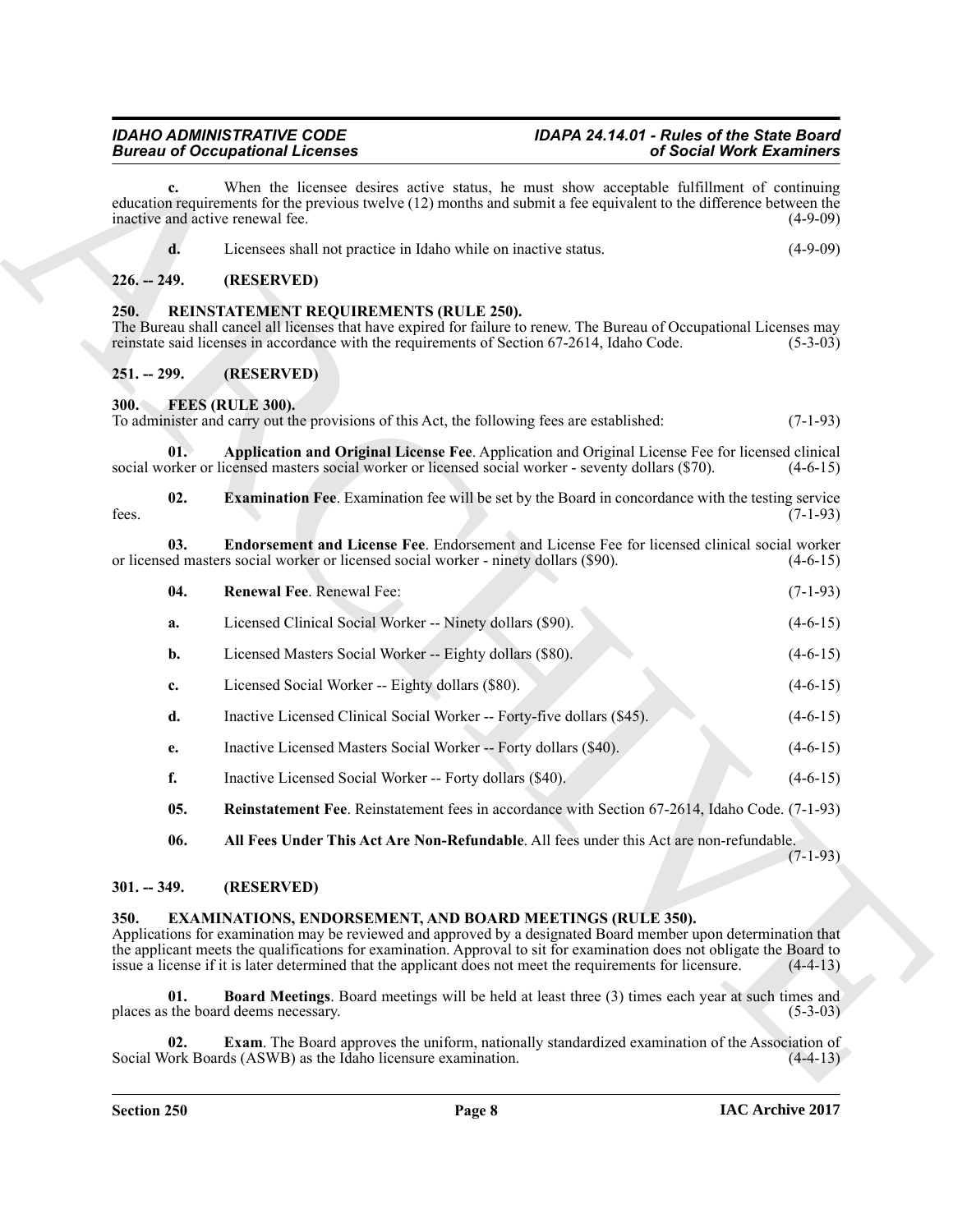**a.** Bachelor level candidates shall be required to successfully pass the bachelor's examination.

(4-2-08)

**b.** Masters level candidates shall be required to successfully pass the master's examination.  $(4-2-08)$ 

<span id="page-8-5"></span><span id="page-8-3"></span>**c.** Clinical level candidates shall be required to successfully pass the clinical examination. (5-3-03)

**03. Dates of Exams**. Examination at all levels of social work licensing will be conducted on dates established for national administration. (7-1-93)

**04. Graduation Date to Qualify for Exam**. Candidates for examination who can satisfy the board that they will be graduating at the end of the spring, summer or fall terms of any given year, may qualify for examination immediately preceding the date of graduation. (4-4-13) immediately preceding the date of graduation.

<span id="page-8-4"></span>**05. Endorsement**. The Board may grant a license to any person who submits a completed application approved by the Board together with the required fees and who: (5-3-03) on a form approved by the Board together with the required fees and who:

**a.** Holds a current, active social work license, at the level for which a license is being sought, issued by the authorized regulatory entity in another state or country, the certification of which must be received directly by the Board from the issuing agency; and (3-20-04)

**b.** Has not been disciplined within the last five (5) years, had a license revoked, suspended, restricted, vise sanctioned by any regulatory entity and has never voluntarily surrendered a license; and (5-3-03) or otherwise sanctioned by any regulatory entity and has never voluntarily surrendered a license; and

**c.** Is of good moral character and has not been convicted, found guilty, or received a withheld t or suspended sentence for any felony; and (5-3-03) judgment or suspended sentence for any felony; and

**d.** Has successfully passed an examination, as referenced in Subsection 350.02, or an examination provided by the Professional Examination Service (PES) at the clinical social worker and social worker level or the Education Testing Service (ETS) examination; and (5-3-03) Education Testing Service (ETS) examination; and

**e.** Has certified under oath to abide by the laws and rules governing the practice of social work in Idaho and the code of professional conduct. (5-3-03)

#### <span id="page-8-0"></span>**351. CONTINUING EDUCATION (RULE 351).**

#### <span id="page-8-2"></span><span id="page-8-1"></span>**01. Continuing Education Requirements**. (7-1-95)

**a.** Continuing education is required for renewal at all levels of social work licensure in Idaho. The board may, upon application, waive the requirements of this rule in cases involving illness or unusual circumstances interfering with the licensee's ability to practice or inability to conform to the rules. (3-20-04) interfering with the licensee's ability to practice or inability to conform to the rules.

**b.** The completion of a minimum of twenty (20) continuing education (CE) hours annually is required each licensure level. (5-3-03) to renew each licensure level.

Bureau of Occupations I. Leonards<br> **A**<br> **A** Detective local contrast and the required to successfully pass the brachival examination<br> **A** Detective local contrast and the required to successfully pass the brachival examin **c.** Compliance with the continuing education (CE) requirements for licensees shall be reported annually. A continuing education course taken in any renewal year, but not claimed for CE credit in that year, may be utilized for credit in the following renewal year. (5-3-03)

**d.** Each licensed social worker shall complete and return to the Bureau a Board approved continuing education report form as part of the annual renewal of licenses. (5-3-03)

Licensees will maintain documentation verifying CE attendance and curriculum for a period of four cumentation will be subject to audit by the board. (5-3-03) (4) years. This documentation will be subject to audit by the board.

**f.** Licensees shall not be required to comply with this requirement during the first year in which they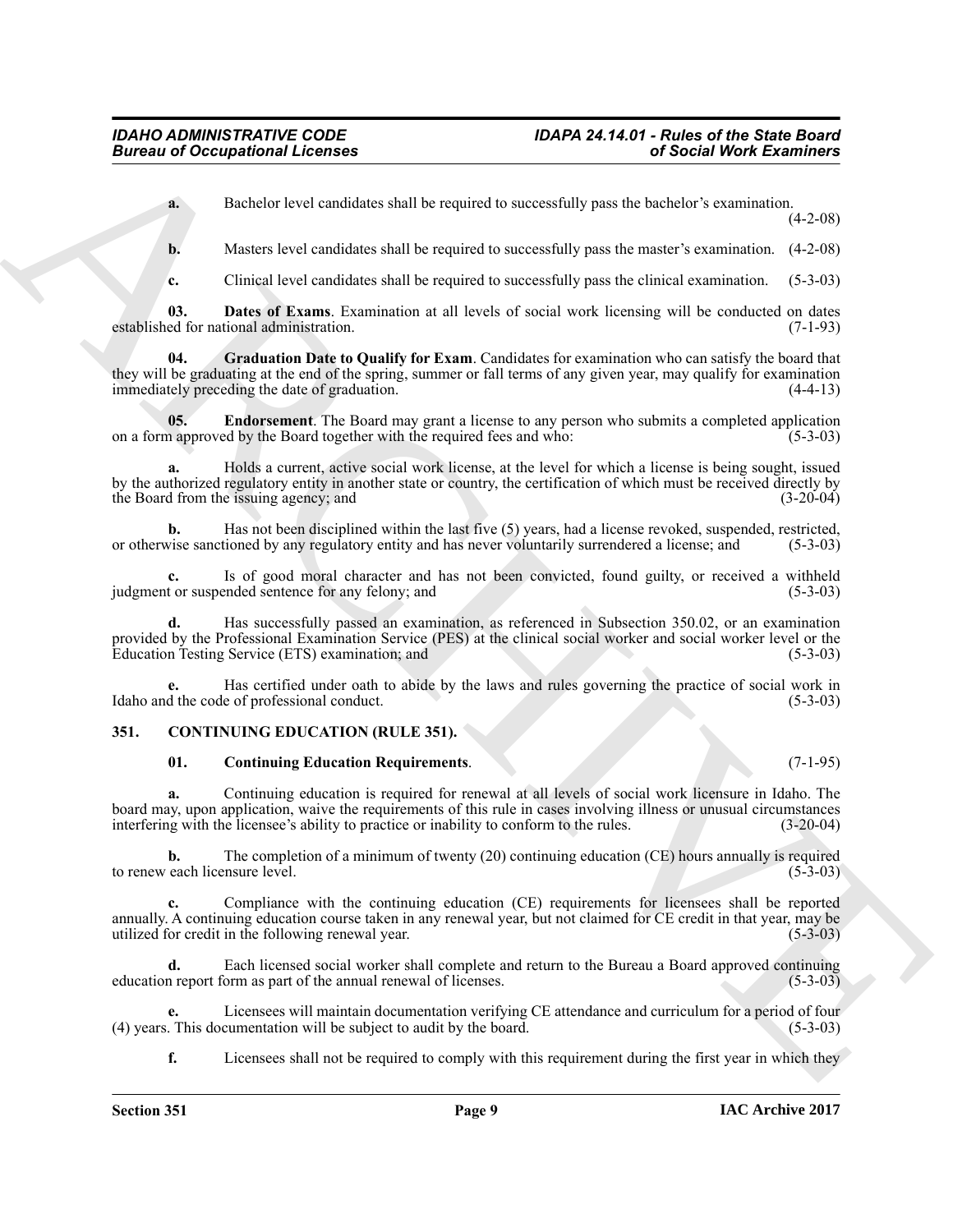become licensed under the social work act. (5-3-03)

**g.** One (1) continuing education hour shall equal one (1) clock hour. (7-1-95)

**h.** Courses that are part of the curriculum of a university, college or other educational institution shall be allotted CE credit at the rate of fifteen (15) CE hours for each semester hour or ten (10) CE hours for each quarter hour of school credit awarded. (7-1-95) hour of school credit awarded.

**i.** No more than ten (10) continuing education hours may be obtained from category II. (7-1-95)

**j.** As part of the required hours of continuing education, all licensees must complete at least one (1) raining every year in professional ethics. (3-20-04) hour of training every year in professional ethics.

**k.** Applications for reinstatement of a cancelled license shall include documented proof of meeting the continuing education requirements for the previous twelve (12) months. The requirement for professional ethics training shall continue during any period of cancellation. (3-20-04)

#### <span id="page-9-0"></span>**02. Categories of Continuing Education**. (7-1-95)

Biomas of Occupations I Leonards<br>
Second Mont Example,  $(1, -4, 0)$ <br>
Second Mont Example, and<br>
Leonards describes and the strained occupations of the strained occupations of the strained occupations and<br>  $\mathbf{F} = \begin{bmatrix} 1 &$ **a.** Category I. Category I includes formally organized learning events, ideally involving face-to-face interaction with a teacher for the purpose of accomplishing specific learning objectives. Courses, workshops, conferences, practice oriented seminars, staff development and training activities coordinated and/or taught by approved and recognized educators also are included in this category. Because of our geographic location and sparse population, closed circuit T.V., video and audio tapes, internet based courses, and correspondence courses may be substituted for face-to-face contact if the course is interactive or requires an examination. (3-14-05) substituted for face-to-face contact if the course is interactive or requires an examination.

**b.** Category II. Category II consists of a variety of self-directed professional study activities and growth experiences. Examples include making an initial presentation on professional issues or programs, teaching a course for the first time, presenting a lecture or conducting a workshop for the first time, editing or writing professional books or articles, and conducting professional research. (3-20-04) professional books or articles, and conducting professional research.

**c.** The subject matter of all approved continuing education shall be germane to the practice of social work as defined in Section 54-3202, Idaho Code, and may include the specialties of Marriage and Family Therapy,<br>Psychiatry, Psychiatric Nursing, or Psychology. (3-14-05) Psychiatry, Psychiatric Nursing, or Psychology.

<span id="page-9-1"></span>

| 03. | <b>Continuing Education Sources.</b> |  |  | $(7-1-95)$ |
|-----|--------------------------------------|--|--|------------|
|-----|--------------------------------------|--|--|------------|

**a.** Continuing education course providers shall include: (5-3-03)

i. Professional Associations. Continuing education hours may be obtained by participating in activities sponsored by or approved by professional associations including but not limited to the Idaho Chapter of the National Association of Social Workers, Idaho Society for Clinical Social Workers. The professional association shall certify the number of clock hours of educational content in each sponsored or approved activity. (5-3-03)

ii. Educational Institutions. Continuing education hours may be obtained by completing coursework not below your level of licensing or by participating in continuing education programs sponsored by or approved by educational institutions accredited by a regional body recognized by the Council on Post Secondary Accreditation. The educational institution shall certify the number of clock hours of educational content in each sponsored or approved program. (7-1-95) approved program.

iii. Government Agencies, Schools and Hospitals. Continuing education hours may be obtained by participating in in-service training, courses or workshops sponsored by federal, state, or local government agencies, public school systems and licensed hospitals. The provider shall certify the number of clock hours of educational content in each approved activity. (7-1-95) content in each approved activity.

Private social service agencies and other entities. Continuing education hours may be obtained by participating in continuing education programs sponsored by agencies or entities who regularly provide social work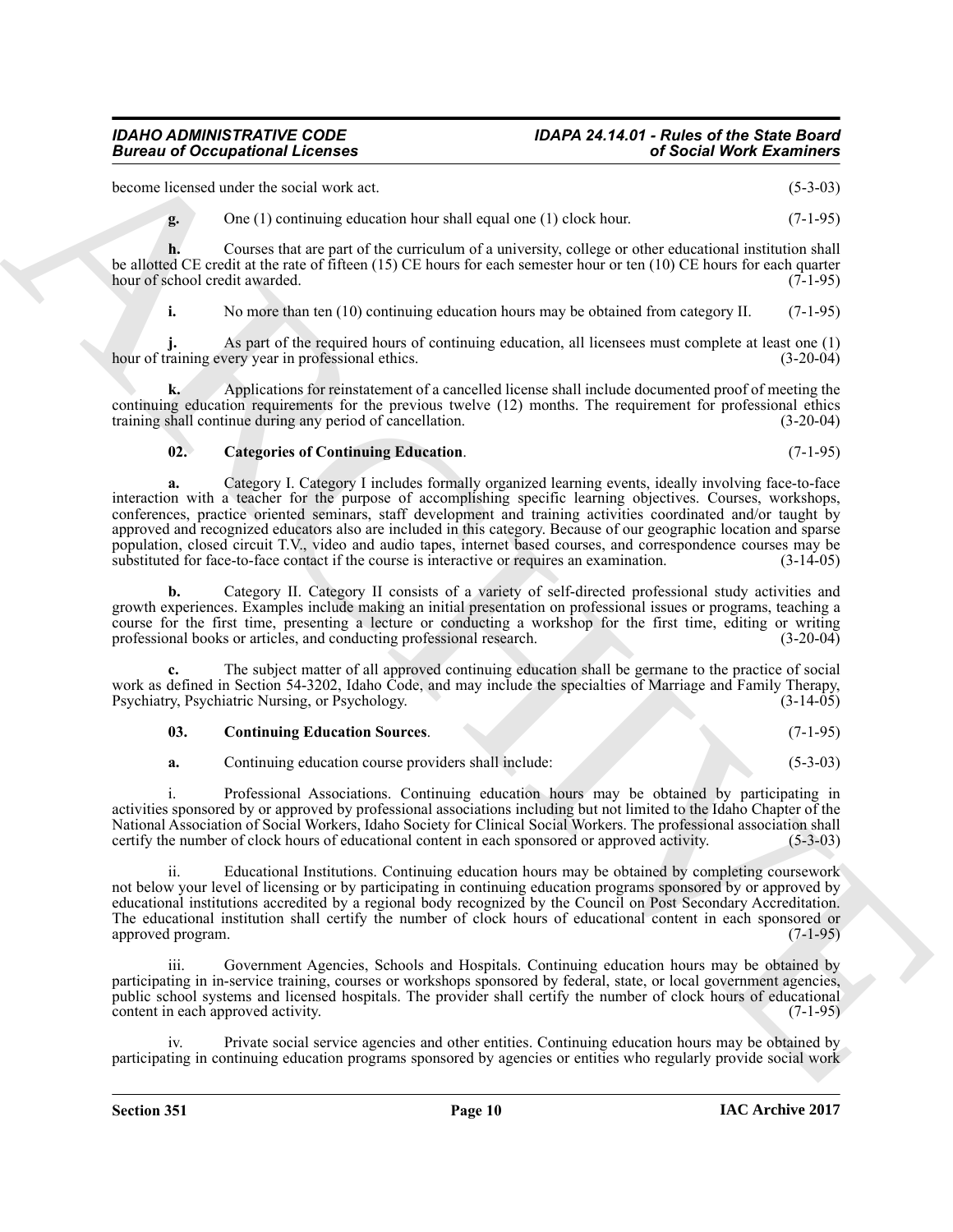services. The provider shall certify the number of clock hours of educational content in each approved activity.  $(3-20-04)$ 

**Bioreon of Occupations I Leonards**<br> **Bioreon of Compatibility and the counter of the local of visual continues and and properties of the continues and the continues of the continues of the continues of the continues of t b.** All continuing education hours must be relevant to the profession of social work at the individual's particular level of social work licensure. The presenter's level of education must be at the licensee's level or above. Continuing education for clinical licensees must be clinical in nature except that five (5) hours each year may be nonclinical but shall be germane to the practice of social work. Final approval of acceptable programs rests with the Board. (3-20-04) Board. (3-20-04)

<span id="page-10-4"></span>**04. Documentation**. (7-1-95)

**a.** Each licensee shall maintain documentation verifying CE attendance and curriculum for a period of vears from the date of completion. This documentation will be subject to audit by the Board. (5-3-03) four (4) years from the date of completion. This documentation will be subject to audit by the Board.

**b.** Licensees shall attest, on their annual license renewal application, that they have satisfied the continuing education requirements. False attestation of satisfaction of the continuing education requirements on a renewal application shall subject the licensee to disciplinary action, including revocation. (5-3-03) renewal application shall subject the licensee to disciplinary action, including revocation.

Category I documents must be in the form of a certificate of attendance, a statement signed by the coarticipation in the activity, or an official transcript. provider verifying participation in the activity, or an official transcript.

**d.** In the event a licensee fails to provide the Board with acceptable documentation of the hours to on the renewal application, the license will not be renewed. (7-1-95) attested to on the renewal application, the license will not be renewed.

**e.** Documented proof of meeting the continuing education requirement shall be in the form of a certificate or letter from the sponsoring entity that includes the title of the activity, the subject material covered, the dates and number of hours credited, and the presenter's full name and professional credentials. (5 dates and number of hours credited, and the presenter's full name and professional credentials.

#### <span id="page-10-0"></span>**352. -- 399. (RESERVED)**

#### <span id="page-10-7"></span><span id="page-10-1"></span>**400. UNPROFESSIONAL CONDUCT (RULE 400).**

"Unprofessional conduct" is further defined as any violation of the Social Work Code of Professional Conduct. (7-1-93)

<span id="page-10-2"></span>**401. -- 449. (RESERVED)**

#### <span id="page-10-5"></span><span id="page-10-3"></span>**450. STATEMENT OF PUBLIC POLICY AND CODE OF PROFESSIONAL CONDUCT (RULE 450).**

The profession of social work is dedicated to serving people; the professional relationship between social workers and clients thus shall be governed by the highest moral and ethical values. The client is in a vulnerable role that extends beyond the time frame of actual services. In both social and professional interactions, this vulnerability shall be taken into consideration whether the person is currently or has been a client. Following is the Code of Professional Conduct: (5-24-95)

<span id="page-10-6"></span>**01. The Social Worker's Ethical Responsibility to Clients**. (7-1-93)

**a.** For the purpose of this Code of Professional Conduct, a client is anyone for whom the social worker provides social work services directly or indirectly through consultations, staffings, or supervision with other professionals. (7-1-93)

**b.** The social worker shall not commit fraud nor misrepresent services performed. (7-1-93)

**c.** The social worker shall not solicit the clients of an agency for which they provide services for his ractice. (7-1-93) private practice.

**d.** The social worker shall not divide a fee or accept or give anything of value for receiving or making a referral. (7-1-93) a referral.  $(7-1-93)$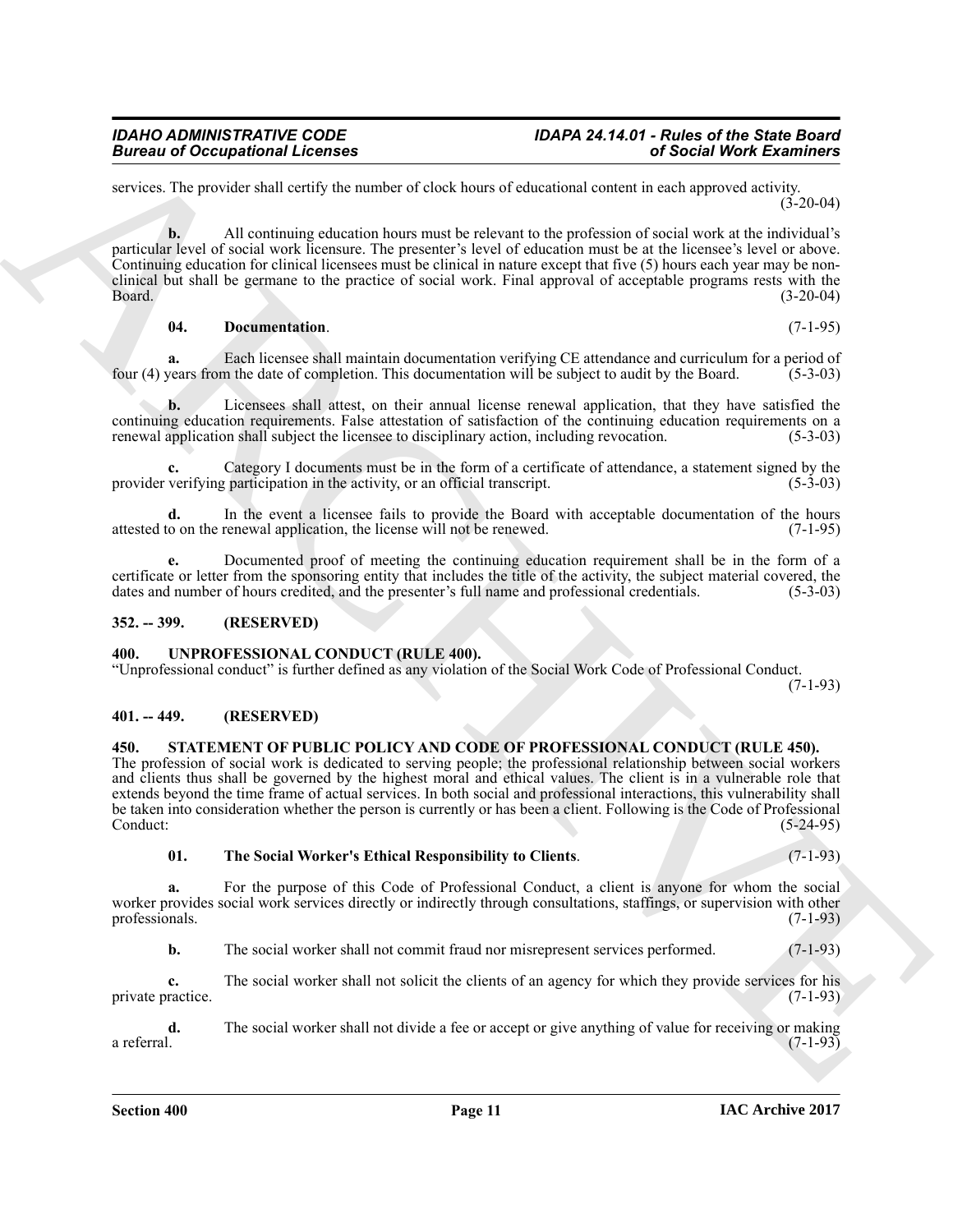**e.** The social worker shall provide clients with accurate and complete information regarding the district district district district district district district district district district district district district distric extent and nature of the services available to them.

**f.** The social worker shall terminate service to clients, and professional relationships with them, when such service and relationships are no longer required or in which a conflict of interest arises. (7-1-93)

**g.** A social worker shall not violate a position of trust by knowingly committing any act detrimental to a client.  $(7-1-93)$ 

Bureau of Occupation II Learners and the provision of the second state with a solid Morel Externibute control in the second with the second with the second with the second with the second with the second with the second w **h.** A social worker shall not exploit their professional relationships with clients (or former clients). supervisees, supervisors, students, employees, or research participants, sexually or otherwise. Social workers shall not condone or engage in sexual harassment. Sexual harassment is defined as deliberate or repeated comments, gestures, or physical contacts of a sexual nature that are unwelcomed by the recipient. (7-1-93) gestures, or physical contacts of a sexual nature that are unwelcomed by the recipient.

**i.** A social worker shall not engage in romantic or sexual acts with a client or with a person who has been a client within the past three (3) years, with a relative of a client, or with a person with whom the client maintains a close personal relationship when it has the potential to be harmful to the client. A social worker shall not provide social work services to a person with whom he/she has had a romantic or sexual relationship. provide social work services to a person with whom he/she has had a romantic or sexual relationship.

#### <span id="page-11-0"></span>**02. The Social Worker's Conduct and Comportment as a Social Worker**. (7-1-93)

**a.** In providing services, a social worker shall not discriminate on the basis of age, gender, race, color, religion, national origin, mental status, physical disability, social or economic status, political belief, or any other preference or personal characteristic, condition or status. preference or personal characteristic, condition or status.

**b.** Social workers shall not undertake any activity in which their personal problems are likely to lead to inadequate performance or harm to a client, colleague, student, or research participant. If engaged in such activity when they become aware of their personal problems, they shall seek competent professional assistance to determine<br>whether they should suspend, terminate, or limit the scope of their professional activities. (7-1-93) whether they should suspend, terminate, or limit the scope of their professional activities.

**c.** A social worker shall not practice while impaired by medication, alcohol, drugs, or other chemicals. A social worker shall not practice under a mental or physical condition that impairs the ability to practice  $\text{safely.}$  (4-2-08)

**d.** A social worker shall not repeatedly fail to keep scheduled appointments. (7-1-93)

**e.** The social worker who anticipates the termination or interruption of service to clients shall notify clients promptly and seek the transfer, referral, or continuation of services in relation to the clients' needs and preferences. (7-1-93) preferences.  $(7-1-93)$ 

**f.** The social worker shall attempt to make appropriate referrals as indicated by the client's need for services. (7-1-93)

**g.** A social worker shall obtain the client's or legal guardian's informed written consent when a client is to be involved in any research project. A social worker shall explain the research, including any implications.

 $(7-1-93)$ 

**h.** The social worker shall obtain informed consent of clients before taping, recording, or permitting third party observation of their activities. (7-1-93)

**i.** A social worker shall safeguard information given by clients in providing client services. Except when required by law or judicial order, a social worker shall obtain the client's informed written consent before releasing confidential information from the setting or facility except for compelling reasons defined as but not limited to: (7-1-93) to:  $(7-1-93)$ 

i. Consultation with another professional on behalf of the client thought to be dangerous to self or  $(7-1-93)$ 

**Section 450 Page 12**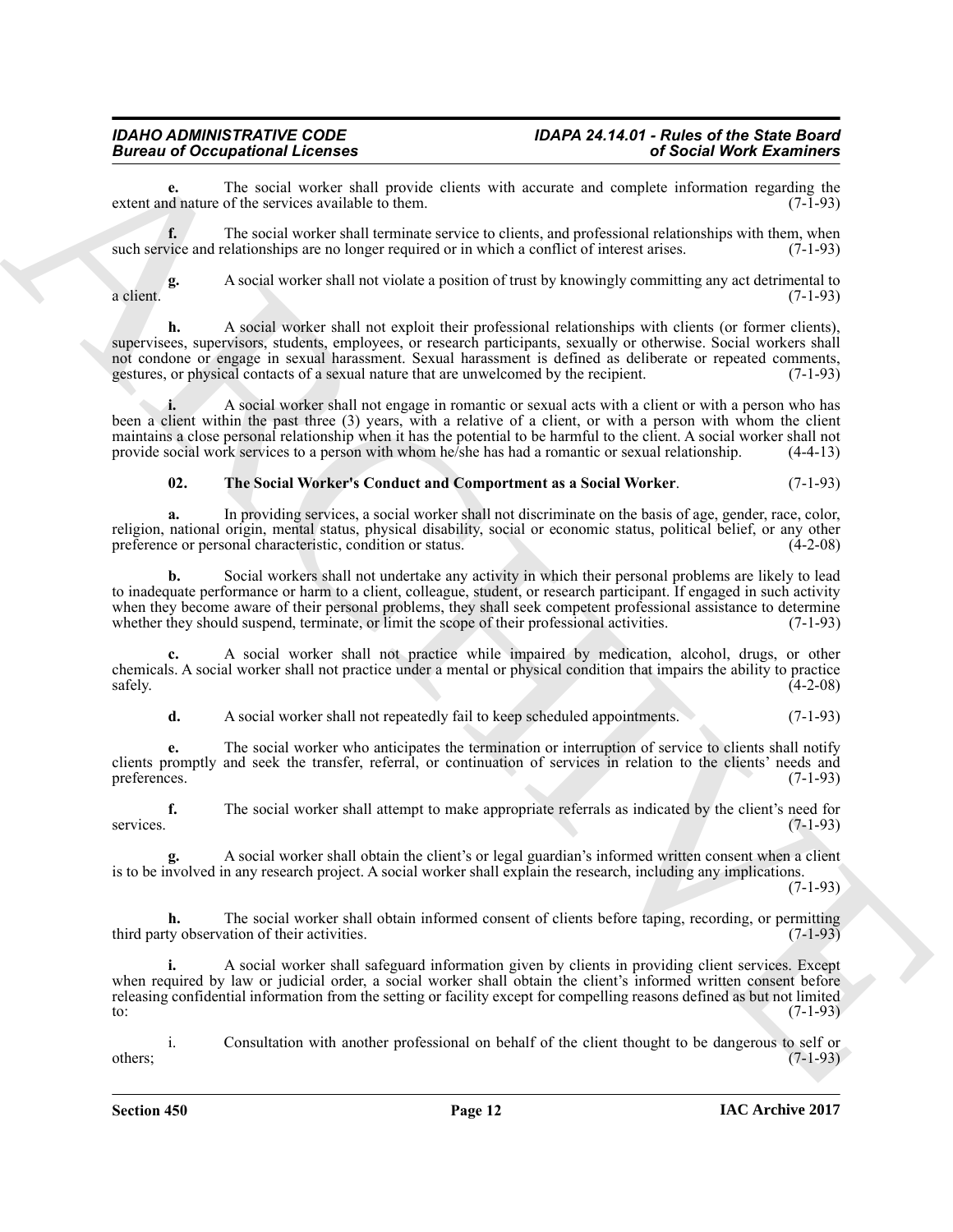ii. Duty to warn pursuant to Chapter 19, Title 6, Idaho Code; (5-24-95)

iii. Child abuse and sexual molestation pursuant to Chapter 16, Title 16, Idaho Code; and (5-24-95)

<span id="page-12-0"></span>iv. Any other situation in accordance with statutory requirements. (7-1-93)

**j.** A social worker shall report any violation of the law or rules, including Code of Professional by a person certified under Chapter 32, Title 54, Idaho Code. (7-1-93) Conduct, by a person certified under Chapter 32, Title 54, Idaho Code.

**03.** Competent Practice for Social Workers. All social workers shall practice in a competent manner in with their level of education, training and experience. (3-20-04) consistent with their level of education, training and experience.

**a.** A social worker shall only represent himself and practice within the boundaries of his education, training, licensure level, supervision, and other relevant professional experience. (3-20-04)

**b.** A social worker shall only practice within new areas or use new intervention techniques or les after engaging in appropriate study, training, consultation, or supervision. (3-20-04) approaches after engaging in appropriate study, training, consultation, or supervision.

**c.** A social worker shall exercise careful judgment, when generally recognized standards do not exist with respect to an emerging area of practice, and take responsible steps to ensure the competence of his practice.

(3-20-04)

**04. The Advertising Rules for Social Workers**. No social worker shall disseminate or cause the dissemination of any advertisement or advertising which is any way fraudulent, false, deceptive or misleading. Any advertisement or advertising shall be deemed by the board to be fraudulent, false, deceptive, or misleading if it:

(7-1-93)

<span id="page-12-1"></span>**a.** Contains a misrepresentation of fact; or (7-1-93)

Bureau of Occupations I Licensins<br>
Lab User to Paradio K. Chapter 19, Tales K. John C. Chapter 19, Tales K. John C. Chapter 19, Tales K. John C. Chapter 19, Tales K. John C. Chapter 19, Tales K. John C. Chapter 19, Tales **b.** Is misleading or deceptive because in its content or in the context in which it is presented it makes only a partial disclosure of relevant facts. More specifically, it is misleading and deceptive for a social worker to advertise free services or services for a specific charge when in fact the social worker is transmitting a higher charge for the advertised services to a third party payor for payment or charges the patient or a third party. It is misleading and deceptive for a social worker or a group of social workers to advertise a social work referral service or bureau unless the advertisement specifically names each of the individual social workers who are participating in the referral service or bureau. (7-1-93)

**c.** Creates false or unjustified expectations of beneficial treatment or successful outcomes; or(7-1-93)

**d.** Fails to identify conspicuously the social worker or social workers referred to in the advertising as worker or social workers: or (7-1-93) a social worker or social workers; or

**e.** Contains any representation or claims, as to which the social worker, referred to in the advertising, erform; or (7-1-93) fails to perform; or

**f.** Contains any representation which identifies the social worker practice being advertised by a name which does not include the terms "social worker," "social work," or some easily recognizable derivation thereof; or (7-1-93)

**g.** Contains any representation that the practitioner has received any license or recognition by the state of Idaho or its authorized agents, which is superior to the license and recognition granted to any social worker who successfully meets the licensing requirements of Chapter 32, Title 54, Idaho Code; or (7-1-93) successfully meets the licensing requirements of Chapter 32, Title 54, Idaho Code; or

**h.** Appears in any classified directory, listing, or compendium under a heading, which when considered together with the advertisement, has the capacity or tendency to be deceptive or misleading with respect to the profession or professional status of the social worker; or (7-1-93) the profession or professional status of the social worker; or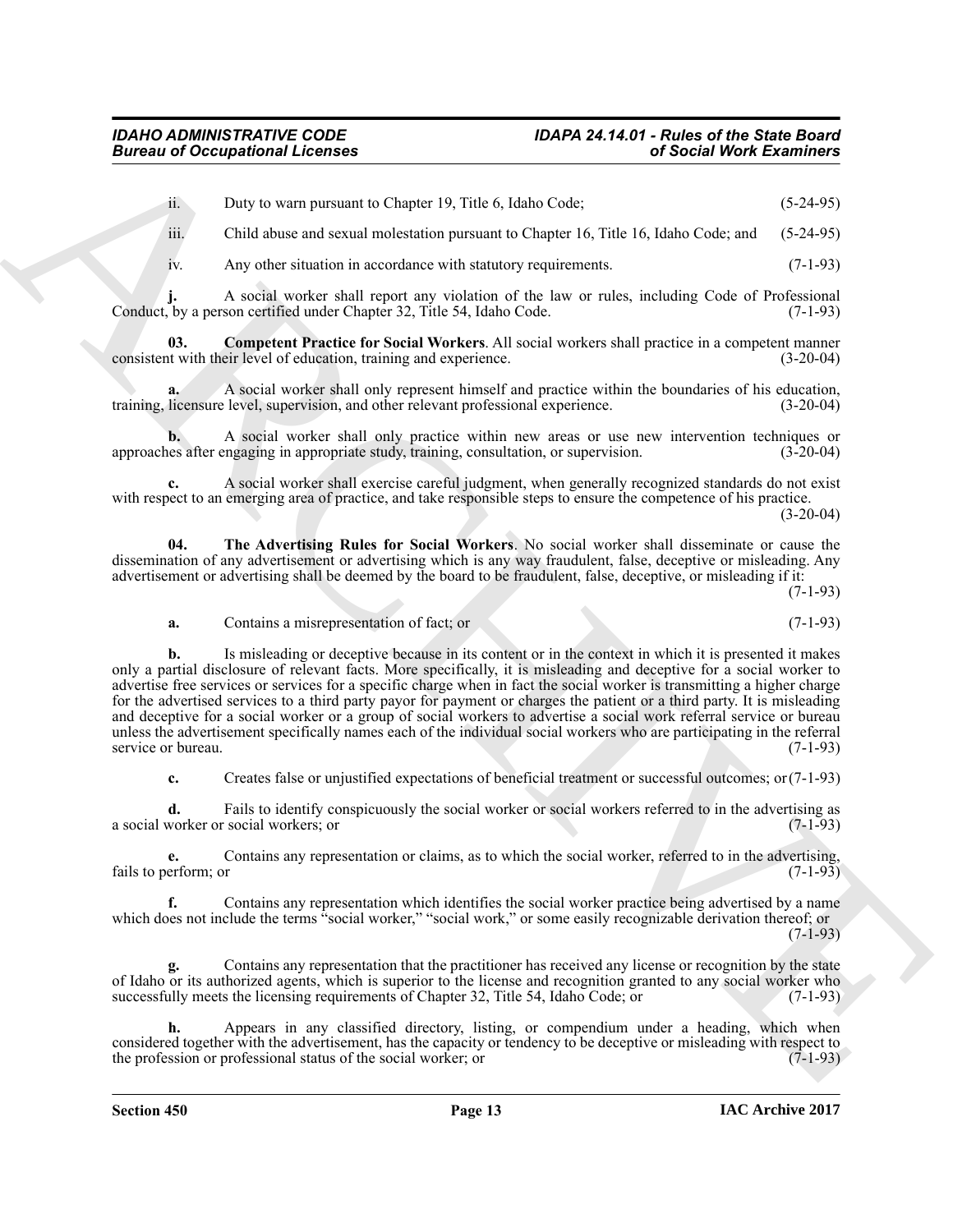<span id="page-13-10"></span>**i.** Contains any other representation, statement, or claim which is misleading or deceptive. (7-1-93)

**Bureau of Occupations I. Leonards**<br> **Constant of the first propositioned**, substitute, in their substitute is a second Merk Examine of the constant of the constant of the constant of the constant of the constant of the c **05. Dual Relationships**. A social worker shall not engage in dual or multiple relationships with clients, with relatives of a client, or with individuals with whom clients maintain close personal relationships, in which a reasonable and prudent social worker would conclude after appropriate assessment that there is a risk of harm or exploitation to the client or of impairing a social worker's objectivity or professional judgment. A dual or multiple relationship is a relationship that occurs when a social worker interacts with a client in more than one capacity, whether it be before, during, or after the professional, social, or business relationship. Dual or multiple relationships can occur simultaneously or consecutively. After an appropriate assessment that the relationship does not create a risk of harm or exploitation to the client and will not impair a social worker's objectivity or professional judgment, the social worker must document in case records, prior to the interaction, when feasible, the rationale for such a relationship, the potential benefit to the client, and anticipated consequences for the client. (4-4-13) relationship, the potential benefit to the client, and anticipated consequences for the client.

**06. Business Relationships**. A social worker shall not purchase goods or services from a client or otherwise engage in a business relationship with a client except when: (4-4-13)

<span id="page-13-9"></span>**a.** The client is providing necessary goods or services to the general public;  $(4-4-13)$ 

**b.** A reasonable and prudent social worker would determine that it is not practical or reasonable to e goods or services from another provider; and (4-4-13) obtain the goods or services from another provider; and

**c.** A reasonable and prudent social worker would determine that engaging in the business relationship of detrimental to the client or the professional relationship. will not be detrimental to the client or the professional relationship.

**07. Bartering**. Bartering is the acceptance of goods, services, or other nonmonetary remuneration from a client in return for a social worker's services. Social workers shall not barter except when such arrangement is not exploitative and:

<span id="page-13-8"></span>**a.** Is initiated by the client and with the client's written informed consent; and  $(4-4-13)$ 

<span id="page-13-6"></span><span id="page-13-5"></span>**b.** Has an easily determined fair market value of the goods or services received. (4-4-13)

#### <span id="page-13-0"></span>**451. -- 474. (RESERVED)**

#### <span id="page-13-1"></span>**475. DISCIPLINE (RULE 475).**

**01. Civil Fine**. The Board may impose a civil fine not to exceed one thousand dollars (\$1,000) upon a licensed social worker for each violation of Section 54-3211, Idaho Code.

<span id="page-13-7"></span>**02. Costs and Fees**. The Board may order a licensed social worker to pay the costs and fees incurred by the Board in the investigation or prosecution of the licensee for violation of Section 54-3211, Idaho Code.

(3-18-99)

#### <span id="page-13-2"></span>**476. -- 499. (RESERVED)**

#### <span id="page-13-3"></span>**500. RULEMAKING HISTORY PRIOR TO JULY, 1993 (RULE 500).**

Adopted January 30, 1980 Re-adopted October 11, 1983 Revised December 15, 1983 Rule C.4. and E.1.c. Adopted Emergency Re-adopted February 23, 1985 Re-adopted November 25, 1985 Re-adopted February 16, 1988 Re-adopted January 22, 1990 (7-1-93)

#### <span id="page-13-4"></span>**501. -- 999. (RESERVED)**